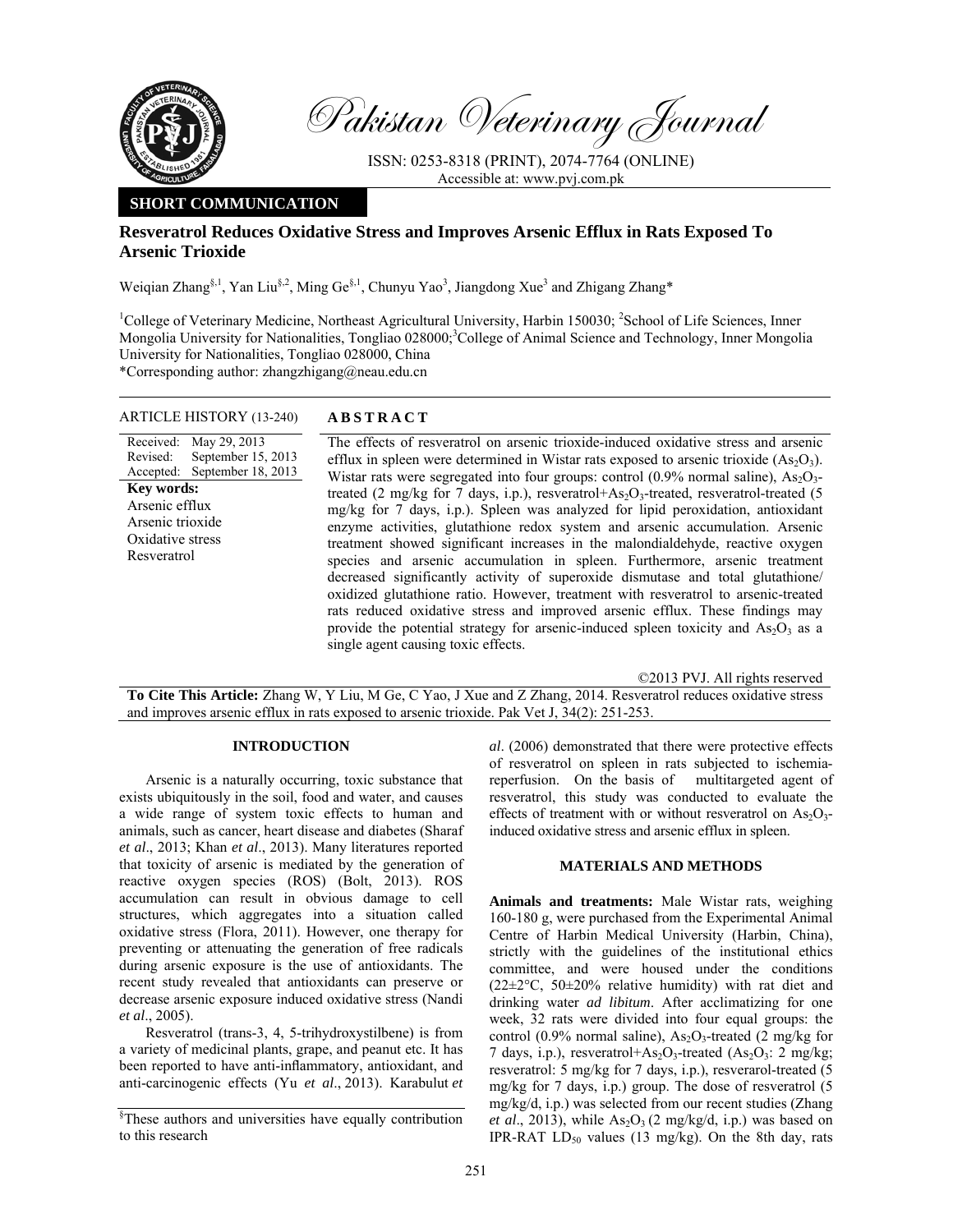were given ether anesthesia and sacrificed according to approval of Ethics Committee/Animal care committee. Spleen tissues were quickly removed and homogenized in neutral phosphate-buffered saline using an Ultrathurax T25 Homogenisator, then centrifuged at  $10,000 \times g$  for 10 min at 4°C.

**Determination of parameters associated with oxidative stress and arsenic efflux:** The activities of superoxide dismutase (SOD), reactive oxygen species (ROS), malondialdehyde (MDA) and total glutathione/oxidized glutathione ratio (T-GSH/GSSG) in spleen were determined according to manufacturer's instructions (Jiancheng Bioengineering Institute, China). Arsenic contents in the spleen tissues of all rats were wet-digested following the perchloric acid–nitric acid method. Arsenic concentration was determined using a Beijing Jitian Instrument Co., AFS930 atomic fluorescence spectrometry system (Beijing, China) as described in our previous study (Zhang *et al*., 2013).

**Statistical analysis:** The data were expressed as the means±standard errors. Statistical calculations were performed using SPSS v. 16.0 (SPSS Inc, Chicago, IL, USA). The differences between groups were examined by variance analysis. In all cases, P<0.05 represents a significant difference.

#### **RESULTS AND DISCUSSION**

The structure of the spleen is the connection with cellular immune function in rat. Arsenic exposed population is susceptible to opportunistic infections like tuberculosis and parasitic infections (Soto-Peña *et al*., 2006). Thus, it is extremely urgent to explore a substance preventing or decreasing arsenic-induced spleen toxicity. Several studies about arsenic toxicity were closely associated with an increase in the formation of ROS (Flora, 2011; Bolt, 2013). In our study, rats treated with  $As<sub>2</sub>O<sub>3</sub>$  were observed higher MDA and ROS contents in spleen in Table 1. Resveratrol, a potent antioxidant and a putative activator of *Sirtuin* 1, is a phytoalexin present in at least 72 plant species, which are consumed by humans, such as mulberries, peanuts, and grapes (Yu *et al*., 2013). However, the presence of resveratrol attenuated MDA and ROS levels in spleen by 25.2 and 24.8%, respectively  $(P<0.05)$ .

In the normal cell, SOD and glutathione play crucial roles as cellular antioxidants (Yu *et al*., 2013). As shown Table 1, significant decrease in antioxidant activities of SOD and T-GSH/GSSG ratio in spleen were also observed in rats treated with  $As_2O_3$  (P<0.05). However, treatment with resveratrol preserved antioxidant enzymes activities. Therefore, we suggest the presence of resveratrol attenuated  $As<sub>2</sub>O<sub>3</sub>$ -induced oxidative stress by decreasing levels of MDA, ROS production and preserving levels of SOD, T-GSH/GSSG ratio, thereby protected antioxidant capacity in spleen, which may be the relation to the antioxidant activity of resveratrol, scavenging (neutralizing) free radicals, and maybe prevent depletion of levels of T-GSH and reduced GSH.

To evaluate whether resveratrol affects arsenic efflux in spleen, arsenic concentration in spleen was performed.

Compared with the control, there were higher  $(P<0.05)$  in arsenic concentration of spleen in  $As<sub>2</sub>O<sub>3</sub>$  group. Similarly, treatment with resveratrol reduced markedly the total arsenic accumulation in spleen (P<0.05), whereas resveratrol alone had no effect on arsenic accumulation. Consequently, the presence of resveratrol reduced arsenic burden in spleen by facilitating arsenic efflux.

Many reports in the literature that null genotypes of arsenic (III) methyltransferase, metallothionein, multidrug-resistance mdr1a/1b and glutathione Stransferase  $\pi$  are susceptible to suffer from arsenic toxicity (Zhang *et al*., 2013). Taken together, resveratrol may attenuate arsenic accumulation in spleen under a multiple regulatory mechanism, such as up-regulating arsenic efflux protein expression or down-regulating arsenic absorption protein expression. Duan *et al* (2013) demonstrated that resveratrol preserved splenic immunity of restraint stressed mice involved in autophagy. In our study, apart from ROS clearance and maintenance of antioxidant capacity, improving arsenic efflux is included as a potential mechanism. However, the further multimechanism is required to explore.

Table 1: Effect of As<sub>2</sub>O<sub>3</sub> and resveratrol on antioxidative capacity and arsenic efflux

| <b>Parameters</b> | Control          | As <sub>2</sub> O <sub>3</sub>                  | $As2O3 +$                           | Resveratrol      |
|-------------------|------------------|-------------------------------------------------|-------------------------------------|------------------|
|                   |                  |                                                 | Resveratrol                         |                  |
| MDA (n mol/mg)    |                  | 1.59±0.13a 2.78±0.19b 2.08±0.15b 1.60±0.18a     |                                     |                  |
| ROS (U/mg)        |                  | 27.85±2.64a 43.19±2.71b 32.48±2.43b 28.52±2.50a |                                     |                  |
| SOD (U/mg)        | 88.62±8.09a      |                                                 | 65.06±5.97b 80.69±5.39b 87.69±6.67a |                  |
| T-GSH/GSSG        | $4.01 \pm 0.25a$ | $1.65 \pm 0.2b$                                 | $3.52 \pm 0.19 b$                   | 3.91±0.25a       |
| Total arsenic     | $1.64 \pm 0.12a$ | $3.35 \pm 0.12$ b                               | $2.63 \pm 0.11 b$                   | $1.62 \pm 0.13a$ |
| $(\mu g/g)$       |                  |                                                 |                                     |                  |

Values (mean±SE) is a row bearing different alphabets differ significantly (P<0.05) than control group. Malondialdehyde (MDA), reactive oxygen species (ROS), superoxide dismutase (SOD), T-GSH/GSSG ratio, total glutathione/oxidized glutathione ratio.

**Conclusion:** This study illustrated that resveratrol treatment preserved spleen toxicity in rats exposure to  $As<sub>2</sub>O<sub>3</sub>$ . It is meaningful to find that resveratrol protected against arsenic exposure via which reduced oxidative stress and improved arsenic efflux.

**Acknowledgment:** This study was funded in part by the National Science Foundation Committee of China (31101868), Heilongjiang Province Foundation for Young Scholars (QC2010057), Chinese Postdoctoral Science Foundation (20100481040), Heilongjiang Province Postdoctoral Science Foundation (LBH-Z10256), Program for New Century Excellent Talents in Heilongjiang Provincial University (1253-NCET-007) and Northeast Agricultural University Doctoral Foundation (2010RCB41).

#### **REFERENCES**

- Bolt HM, 2013. Current research trends on arsenic toxicology. Arch Toxicol, 87:925-926.
- Duan WJ, FL Liu, RR He, WL Yuan, YF Li, B Tsoi, WW Su, XS Yao and H Kurihara, 2013. Autophagy is involved in the effects of resveratrol on prevention of splenocyte apoptosis caused by oxidative stress in restrained mice. Mol Nutr Food Res, 57: 1145- 1157.
- Flora SJ, 2011. Arsenic-induced oxidative stress and its reversibility. Free Radic Biol Med, 51: 257-281.
- Karabulut AB, V Kirimlioglu, H Kirimlioglu, S Yilmaz, B Isik and O Isikgil, 2006. Protective effects of resveratrol on spleen and ileum in rats subjected to ischemia-reperfusion. Transplant Proc, 38: 375-377.